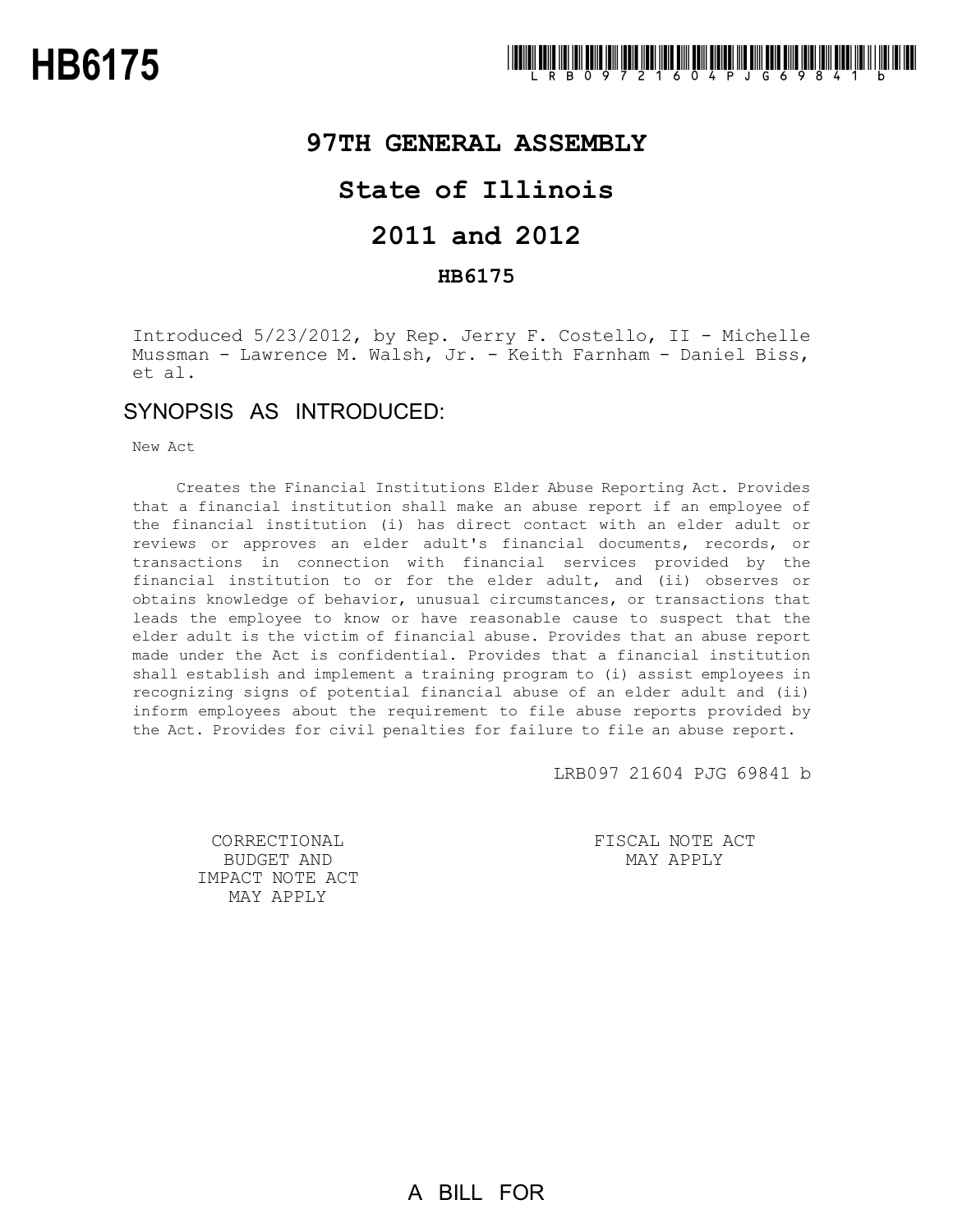1

AN ACT concerning regulation.

#### **Be it enacted by the People of the State of Illinois, represented in the General Assembly:** 2 3

Section 1. Short title. This Act may be cited as the Financial Institutions Elder Abuse Reporting Act. 4 5

Section 5. Definitions. As used in this Act: 6

"Abuse report" means the report required under Section 10. "Elder adult" means an individual who is believed to be at least 65 years old and residing in the State. 7 8 9

"Financial abuse" means to take, appropriate, obtain, or retain, or assist in taking, appropriating, obtaining, or retaining, real or personal property of an elder adult by any means, including undue influence, for a wrongful purpose or with intent to defraud the elder adult. 10 11 12 13 14

"Financial institution" means a bank, as defined in the Illinois Banking Act, a savings and loan association, as defined in the Illinois Savings and Loan Act of 1985, a savings bank, as defined in the Savings Bank Act, or a credit union, as defined in the Illinois Credit Union Act. 15 16 17 18 19

Section 10. Abuse report. 20

(a) A financial institution shall make an abuse report as provided in this Section if an employee of the financial 21 22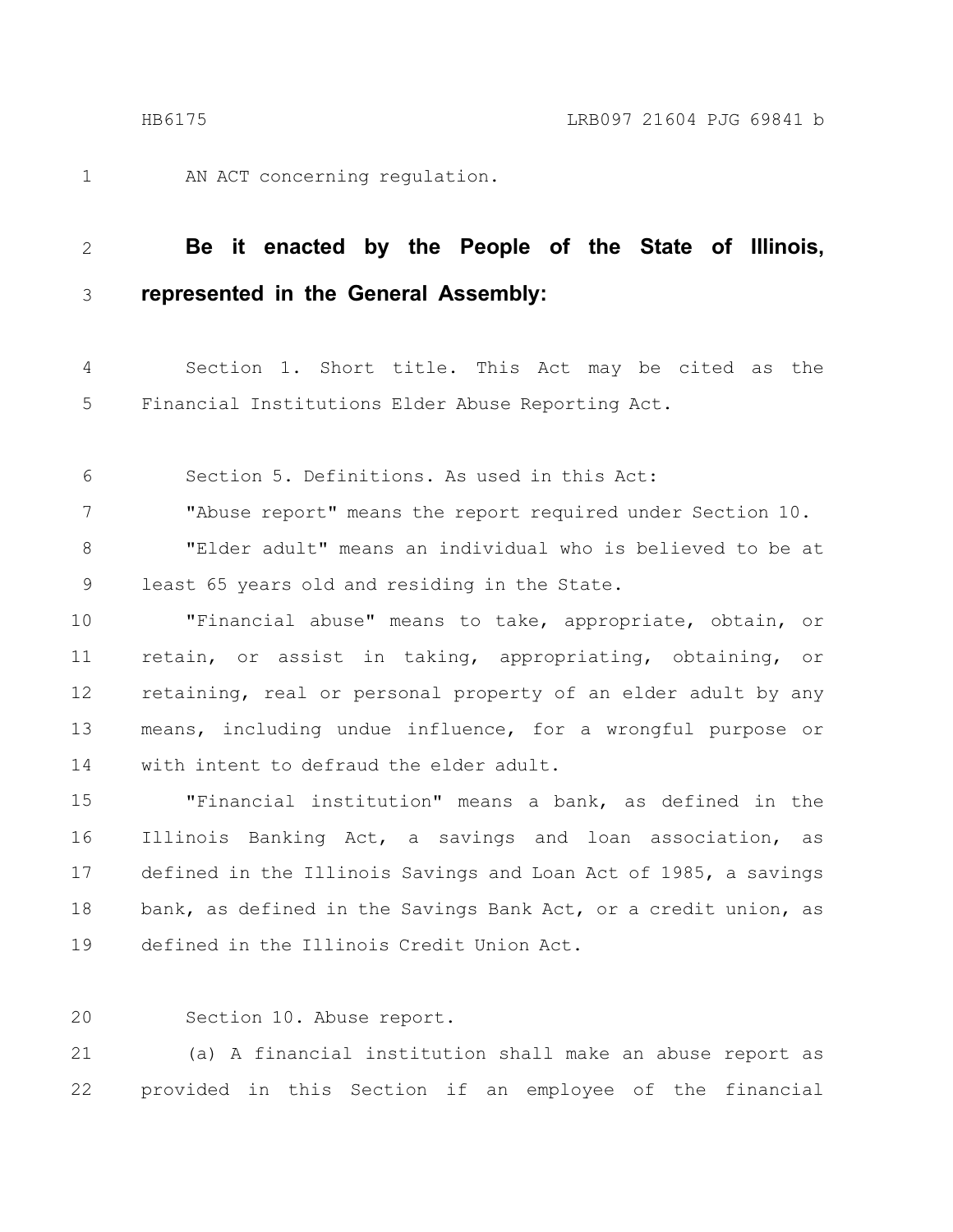institution, while acting within the scope of the employee's employment: 1 2

(1) has direct contact with an elder adult or reviews or approves an elder adult's financial documents, records, or transactions in connection with financial services provided by the financial institution to or for the elder adult; and 3 4 5 6 7

(2) observes or obtains knowledge of behavior, unusual circumstances, or transactions that leads the employee to know or have reasonable cause to suspect that the elder adult is the victim of financial abuse. 8 9 10 11

(b) The abuse report required under subsection (a) of this Section shall be made to the local law enforcement agency, a State's attorney, the Department on Aging, or an agency designated to receive such reports under the Elder Abuse and Neglect Act: 12 13 14 15 16

(1) by telephone notification within 24 hours after the employee knows or has reasonable cause to suspect that the elder adult is the victim of financial abuse; and 17 18 19

(2) in writing sent within 3 business days after the employee knows or has reasonable cause to suspect that the elder adult is the victim of financial abuse. 20 21 22

(c) A financial institution is not required to: 23

(1) investigate an allegation by an elder adult that financial abuse of the elder adult has occurred; or 24 25

(2) make an abuse report under this Section if the same

26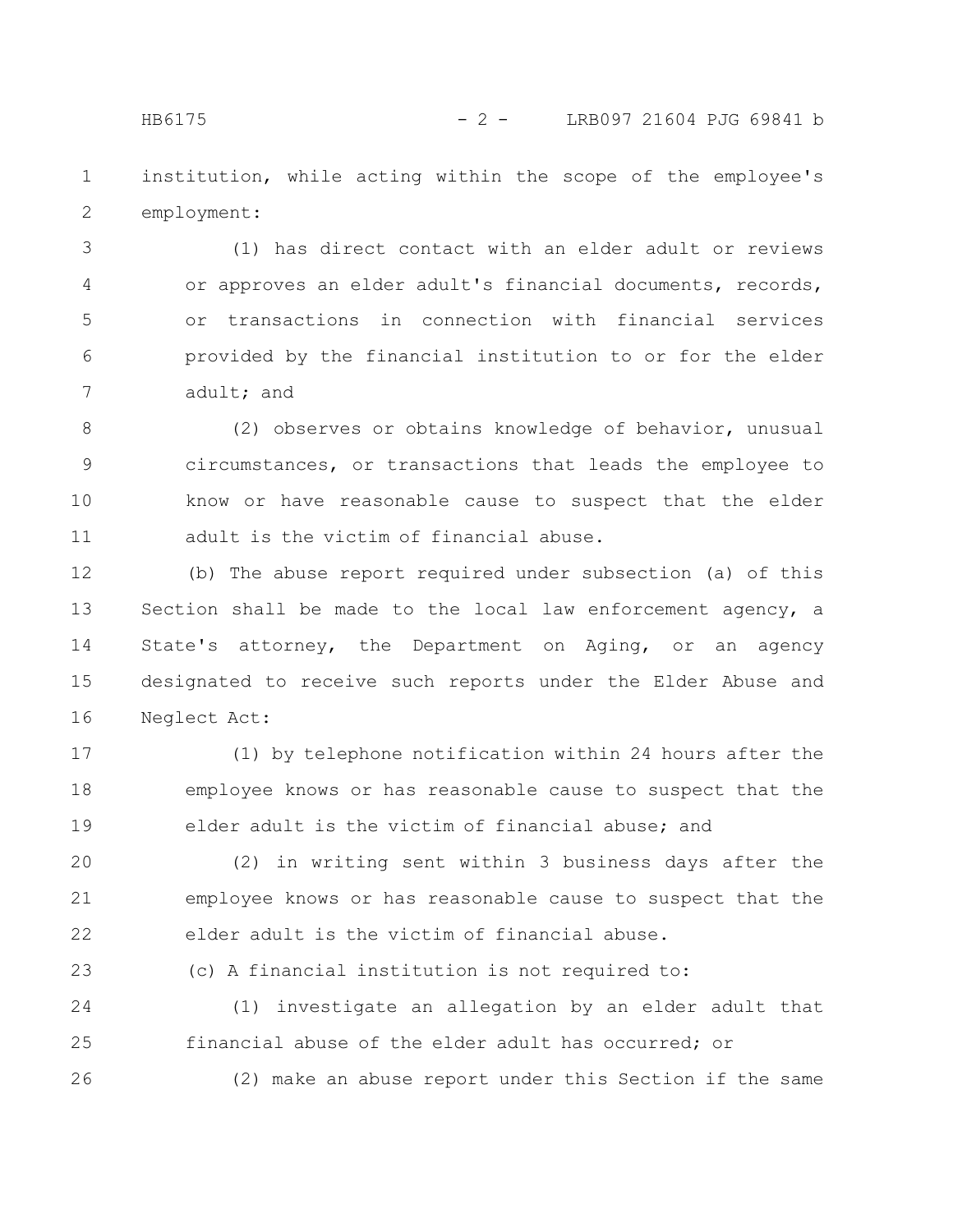matter already has been reported as required under this Section. 1 2

3

Section 15. Confidentiality and disclosure.

(a) Except as provided in subsection (b) of this Section, an abuse report made under Section 10 is confidential and the information contained in the abuse report may be disclosed only:  $\Delta$ 5 6 7

(1) in connection with an investigation of the suspected financial abuse, to: 8 9

10

(A) the Department on Aging;

(B) an agency designated to receive such reports under the Elder Abuse and Neglect Act; 11 12

13

(C) a law enforcement agency; and

(D) the office of the Attorney General or of a State's attorney; or 14 15

(2) as authorized by the elder adult or the legal guardian of the elder adult. 16 17

(b) Subsection (a) of this Section may not be construed to: 18

(1) allow the disclosure of an abuse report made under Section 10 or a record relevant to the abuse report if the disclosure would be prohibited by any other provision of State or federal law; or 19 20 21 22

(2) prohibit the disclosure by a financial institution or an officer, employee, agent, or director of a financial institution of an abuse report made under Section 10 or a 23 24 25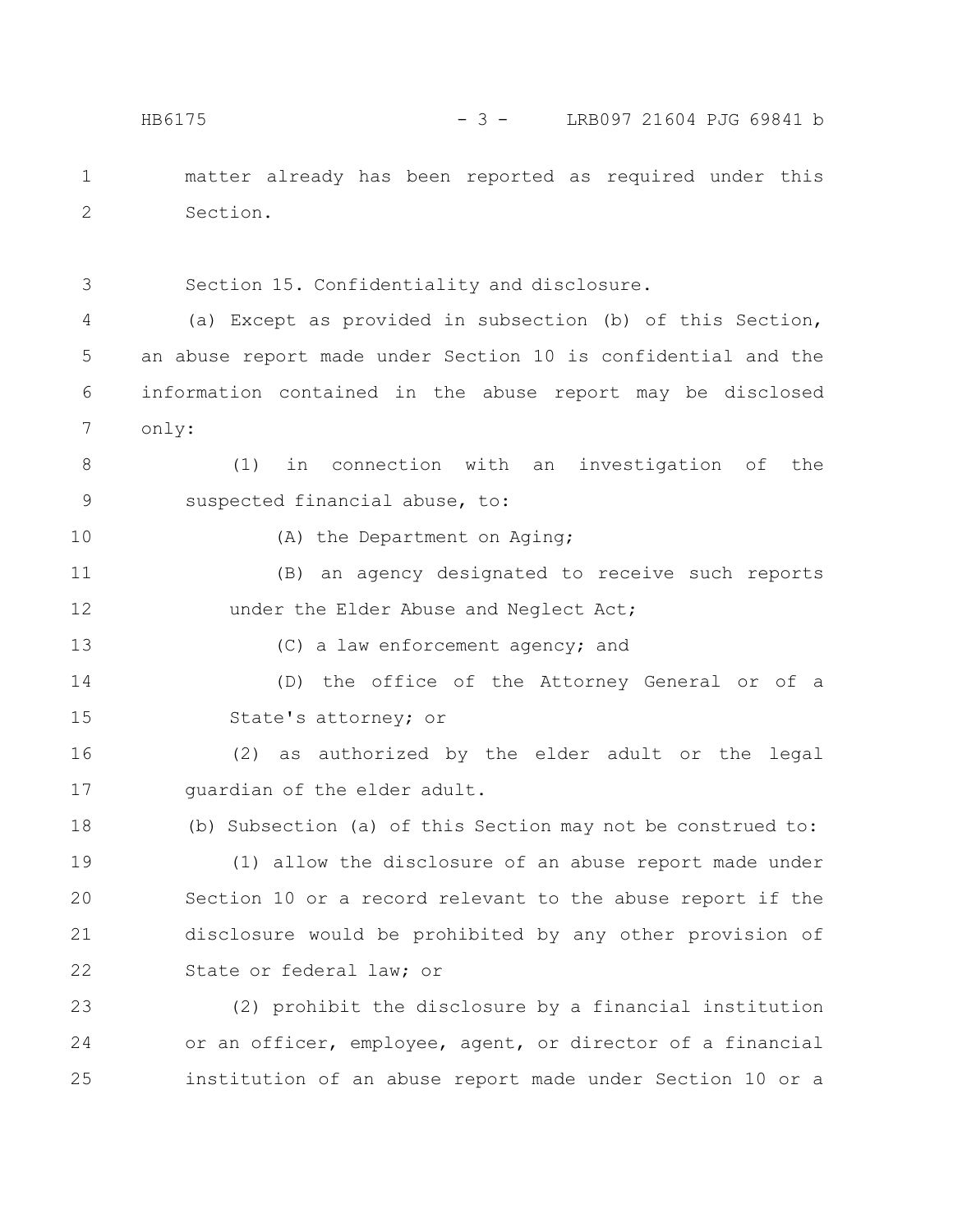record relevant to the abuse report if the disclosure would be required by another State law, federal law, or court order. 1 2 3

(c) A financial institution or an officer, employee, agent, or director of a financial institution may not decline to provide information requested by a person identified in paragraph (1) of subsection (a) of this Section in connection with an investigation of suspected financial abuse. 4 5 6 7 8

(d) This Section does not prohibit or limit the disclosure of financial records otherwise permitted under this Act. 9 10

Section 20. Training program. A financial institution shall establish and implement a training program to: 11 12

(1) assist employees in recognizing signs of potential financial abuse of an elder adult, including, but not limited to, unusual activity in an elder adult's deposit accounts, automated teller machine (ATM) withdrawals by an elder adult who previously never used an ATM or debit card, and suspicious signatures on checks; and 13 14 15 16 17 18

(2) inform employees about the requirement to file abuse reports as provided under Section 10. 19 20

Section 25. Penalties. 21

(a) A financial institution that fails to file an abuse report concerning an elder adult as required under Section 10 of this Act is subject to: 22 23 24